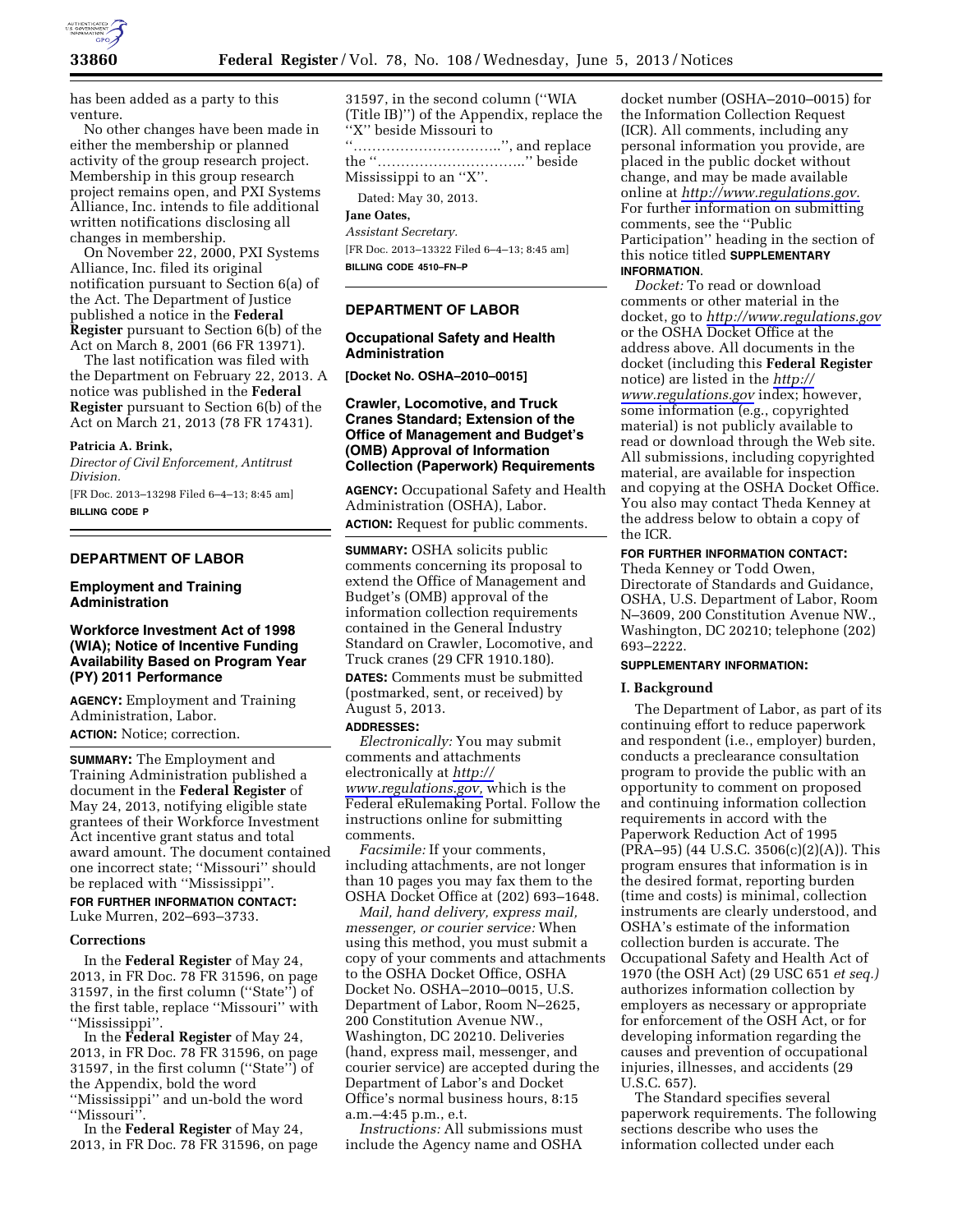requirement, as well as how they use it. The purpose of each of these requirements is to prevent workers from using unsafe cranes and ropes, thereby reducing their risk of death or serious injury caused by a crane or rope failure during material handling.

### *(A) Inspection of and Certification Records for Cranes (§ 1910.180(d)(4) and (d)(6))*

Paragraph 1910.180(d) specifies that employers must prepare a written record to certify that the monthly inspection of critical items in use on cranes (such as brakes, crane hooks, and ropes) has been performed. The certification record must include the inspection date, the signature of the person who conducted the inspection, and the serial number (or other identifier) of the inspected crane. Employers must keep the certificate readily available. The certification record provides employers, workers, and OSHA compliance officers with assurance that critical items on cranes have been inspected, and that the equipment is in good operating condition so that the crane and rope will not fail during material handling. These records also enable OSHA to determine that an employer is complying with the Standard.

### *(B) Rated Load Tests (§ 1910.180(e)(2))*

This provision requires employers to make available written reports of loadrating tests showing test procedures and confirming the adequacy of repairs or alterations, and to make readily available any rerating test reports. These reports inform the employer, workers, and OSHA compliance officers of a crane's lifting limitations, and provide information to crane operators to prevent them from exceeding these limits and thereby causing crane failure.

### *(C) Inspection of and Certification Records for Ropes (§ 1910.180(g)(1) and (g)(2)(ii))*

Paragraph (g)(1) requires employers to thoroughly inspect any rope in use at least once a month. The authorized person conducting the inspection must observe any deterioration resulting in appreciable loss of original strength and determine whether or not the condition is hazardous. Before reusing a rope that has not been used for at least a month because the crane housing the rope is shut down or in storage, paragraph (g)(2)(ii) specifies that employers must have an appointed or authorized person inspect the rope for all types of deterioration. Employers must prepare a certification record for the inspections required by paragraphs (g)(1) and

(g)(2)(ii). These certification records must include the inspection date, the signature of the person conducting the inspection, and the identifier for the inspected rope; paragraph (g)(1) states that employers must keep the certificates ''on file where readily available,'' while paragraph (g)(2)(ii) requires that certificates ''be . . . kept readily available.'' The certification records assure employers, workers, and OSHA that the inspected ropes are in good condition.

# *(D) Disclosure of Crane and Rope Inspection Certification Records*

The disclosure of certification records provides the most efficient means for OSHA compliance officers to determine that an employer is complying with the Standard.

#### **II. Special Issues for Comment**

OSHA has a particular interest in comments on the following issues:

• Whether the proposed information collection requirements are necessary for the proper performance of the Agency's functions, including whether the information is useful;

• The accuracy of OSHA's estimate of the burden (time and costs) of the information collection requirements, including the validity of the methodology and assumptions used;

• The quality, utility, and clarity of the information collected; and

• Ways to minimize the burden on employers who must comply; for example, by using automated or other technological information collection and transmission techniques.

#### **III. Proposed Actions**

OSHA is requesting that OMB extend its approval of the collection of information requirements contained in the General Industry Standard on Crawler, Locomotive, and Truck Cranes (29 CFR 1910.180). The Agency is not requesting any adjustments in the burden hours of the paperwork requirements contained in 29 CFR 1910.180 for the Crawler, Locomotive, and Truck Cranes Standard, and is requesting that it be allowed to retain its previous estimate of 30,452 burden hours.

*Type of Review:* Extension of a currently approved information collection.

*Title:* Crawler, Locomotive, and Truck Cranes (29 CFR 1910.180).

*OMB Control Number:* 1218–0221. *Affected Public:* Business or other forprofits; Federal Government; State, Local, or Tribal government.

*Number of Respondents:* 3,499. *Frequency of Responses:* On occasion; Monthly, Semi-annually.

*Average Time per Response:* Varies from 5 minutes (.08 hour) to disclose certification records to 1 hour to conduct rated load tests.

*Estimated Total Burden Hours:*  30,452.

*Estimated Cost (Operation and Maintenance):* \$0.

### **IV. Public Participation-Submission of Comments on This Notice and Internet Access to Comments and Submissions**

You may submit comments in response to this document as follows: (1) Electronically at *[http://](http://www.regulations.gov)  [www.regulations.gov,](http://www.regulations.gov)* which is the Federal eRulemaking Portal; (2) by facsimile (fax); or (3) by hard copy. All comments, attachments, and other material must identify the Agency name and the OSHA docket number for this ICR (Docket No. OSHA–2010–0015). You may supplement electronic submissions by uploading document files electronically. If you wish to mail additional materials in reference to an electronic or facsimile submission, you must submit them to the OSHA Docket Office (see the section of this notice titled **ADDRESSES**). The additional materials must clearly identify your electronic comments by your name, date, and the docket number so the Agency can attach them to your comments.

Because of security procedures, the use of regular mail may cause a significant delay in the receipt of comments. For information about security procedures concerning the delivery of materials by hand, express delivery, messenger, or courier service, please contact the OSHA Docket Office at (202) 693–2350, (TTY (877) 889– 5627).

Comments and submissions are posted without change at *[http://](http://www.regulations.gov)  [www.regulations.gov.](http://www.regulations.gov)* Therefore, OSHA cautions commenters about submitting personal information such as social security numbers and dates of birth. Although all submissions are listed in the *<http://www.regulations.gov>*index, some information (e.g., copyrighted material) is not publicly available to read or download through this Web site.

All submissions, including copyrighted material, are available for inspection and copying at the OSHA Docket Office. Information on using the *<http://www.regulations.gov>* Web site to submit comments and access the docket is available at the Web site's ''User Tips'' link. Contact the OSHA Docket Office for information about materials not available through the Web site, and for assistance in using the Internet to locate docket submissions.